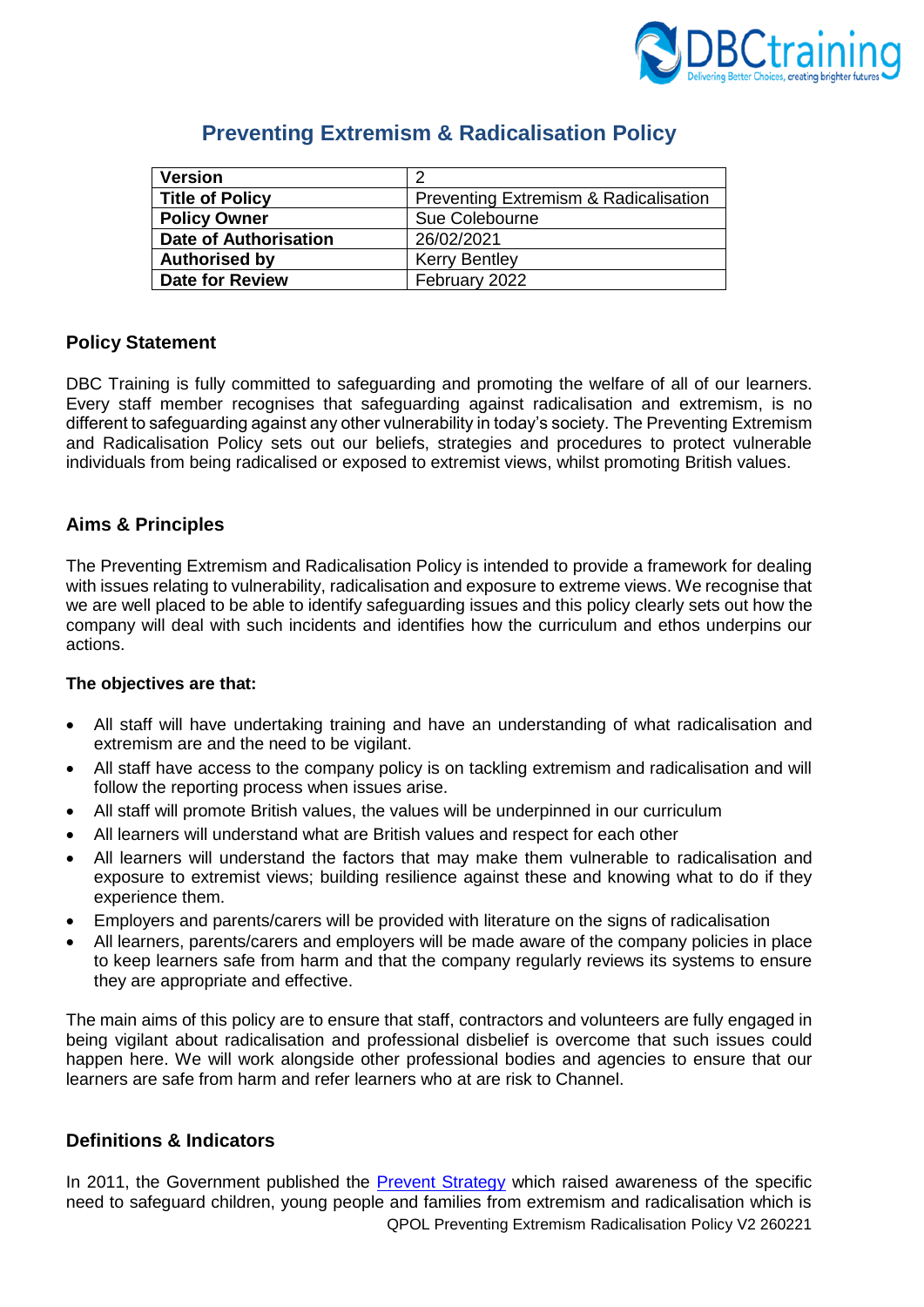

the holding of extreme political or religious views e.g. animal welfare rights, environmentalists, EDL, white supremacy groups, anti-gay groups, Islam, Christian ideology. Extremist groups have attempted to radicalise vulnerable children and young people to hold extreme views including views justifying political, religious, sexist or racist violence, or to steer them into a rigid and narrow ideology that is intolerant of diversity and leaves them vulnerable to future radicalisation.

[The Counter Terrorism and Security Act](https://www.legislation.gov.uk/ukpga/2015/6/contents/enacted) 2015 places a duty on specified authorities, including local authorities and childcare, education and other children's services providers, in the 8 exercise of their functions, to have due regard to the need to prevent people from being drawn into terrorism ("The Prevent duty").

**Prevent** - is about keeping our learners both safe and within the law. The Prevent Duty is not about preventing learners from having political and religious views, rather to support them to develop and discuss those views or act on them in non-extremist ways. The current threat from terrorism in the United Kingdom may include the exploitation of vulnerable people to involve them in terrorism or in activity in support of terrorism. The normalisation of extreme views may also make children and young people vulnerable to future manipulation and exploitation. DBC Training is clear that this exploitation and radicalisation should be viewed as a Safeguarding concern and that protecting young/ vulnerable learners from the risk of radicalisation is part of our Safeguarding duty.

**Radicalisation -** refers to the process by which a person comes to support terrorism and forms of extremism leading to terrorism. Learners may become susceptible to radicalisation through a range of social, personal, and environmental factors. It is known that violent extremists exploit vulnerabilities in individuals to drive a wedge between them and their families and communities. It is vital that school staff can recognize those vulnerabilities.

**Extremism** - is defined by the Government in the Prevent Strategy as: vocal or active opposition to fundamental British values, including democracy, the rule of law, individual liberty and mutual respect and tolerance of different faiths and beliefs. We also include in our definition of extremism calls for the death of members of our armed forces, whether in this country or overseas.

#### **Responding to suspicions of radicalisation and extremism**

We are alert to changes in a learner's behaviour or attitude which could indicate that they need help or protection. When any member of staff has concerns that a learner may be at risk of radicalisation or involvement in terrorism, they should speak with the Designated Safeguarding Lead (DSL) for investigation and action. Disclosure records are held by the Safeguarding team and stored on a secure server. Staff take care not to influence the outcome either through the way they speak to or question learners. We will continue to welcome the learner whilst investigations are being made. The learner may choose to withdraw from learning activities whilst investigations take place. We follow the procedures as set by the Local Safeguarding Board in relation to the delivery of services and designated roles and tasks in supporting the learner, family, and employer, subsequent to any investigation. All suspicions and investigations are kept confidential and shared only with those who need to know. Any information is shared under the guidance of the Regional Prevent Coordinator HE/FE. Numerous factors can contribute to and influence the range of behaviours that are defined as violent extremism, but youngest people do not become involved in extremist action. For this reason, the appropriate interventions in any case may not 9 have any specific connection to the threat of radicalisation, for example they may address mental health, relationship, or drug/alcohol issues.

# **Channel**

[Channel](https://assets.publishing.service.gov.uk/government/uploads/system/uploads/attachment_data/file/964567/6.6271_HO_HMG_Channel_Duty_Guidance_v14_Web.pdf) is a multi-agency approach to identify and provide support to individuals who are at risk of being drawn into terrorist related activity. It is led by the regional Police Counterterrorism Unit, and it aims to: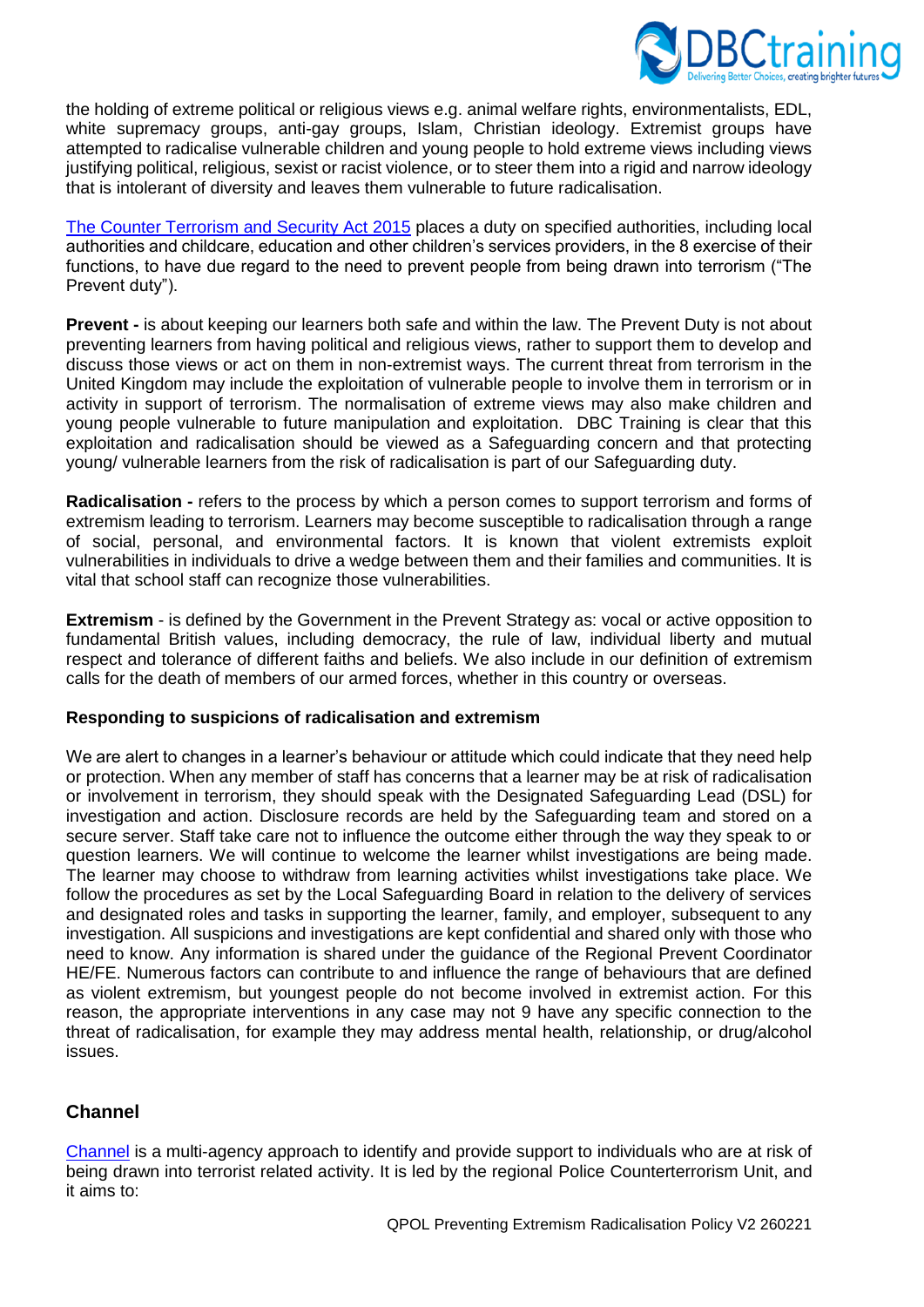

- Establish an effective multi-agency referral and intervention process to identify vulnerable individuals.
- Safeguard individuals who might be vulnerable to being radicalised, so that they are not at risk of being drawn into terrorist-related activity.
- Provide early intervention to protect and divert people away from the risks they face and reduce vulnerability.

The Channel programme focuses on providing support at an early stage to people who are identified as being vulnerable to being drawn into terrorism. It provides a mechanism for schools, and further education settings and universities to make referrals if they are concerned that an individual might be vulnerable to radicalisation. An individual's participation in the programme is entirely voluntary at all stages.

Training Providers have a duty to cooperate with the Channel programme in the carrying out of its functions, and with the Police in providing information about an individual who is referred to Channel (Section 38, Counter Terrorism and Security Act 2015). Further guidance about duties relating to the risk of radicalisation is available in the [Prevent Duty Guidance for FE.](https://www.gov.uk/government/publications/prevent-duty-guidance/prevent-duty-guidance-for-further-education-institutions-in-england-and-wales)

#### **Recognition of vulnerability factors can include:**

- **Identity Crisis** the learner is distanced from their cultural / religious heritage and experiences discomfort about their place in society.
- **Personal Crisis** the learner may be experiencing family tensions; a sense of isolation; and low self-esteem; they may have dissociated from their existing friendship group and become involved with a new and different group of friends; they may be searching for answers to questions about identity, faith and belonging.
- **Personal Circumstances** migration; local community tensions; and events affecting the learner's country or region of origin may contribute to a sense of grievance that is triggered by personal experience of racism or discrimination or aspects of Government policy.
- **Unmet Aspirations**  the learner may have perceptions of injustice or a feeling of failure
- **Rejection** the learner may reject civic life
- **Experiences of Criminality** which may include involvement with criminal groups, imprisonment, and poor resettlement / reintegration.
- **Special Educational Need** learners may experience difficulties with social interaction, empathy with others, understanding the consequences of their actions and awareness of the motivations of others.

However, this list is not exhaustive, nor does it mean that all young people experiencing the above are at risk of radicalisation for the purposes of violent extremism.

#### **More critical risk factors could include:**

- Being in contact with extremist recruiters.
- Accessing violent extremist websites, especially those with a social networking element.
- Possessing or accessing violent extremist literature.
- Using extremist narratives and a global ideology to explain personal disadvantage.
- Justifying the use of violence to solve societal issues.
- Joining or seeking to join extremist organisations.
- Significant changes to appearance and / or behaviour.
- Experiencing a high level of social isolation resulting in issues of identity crisis and / or personal crisis.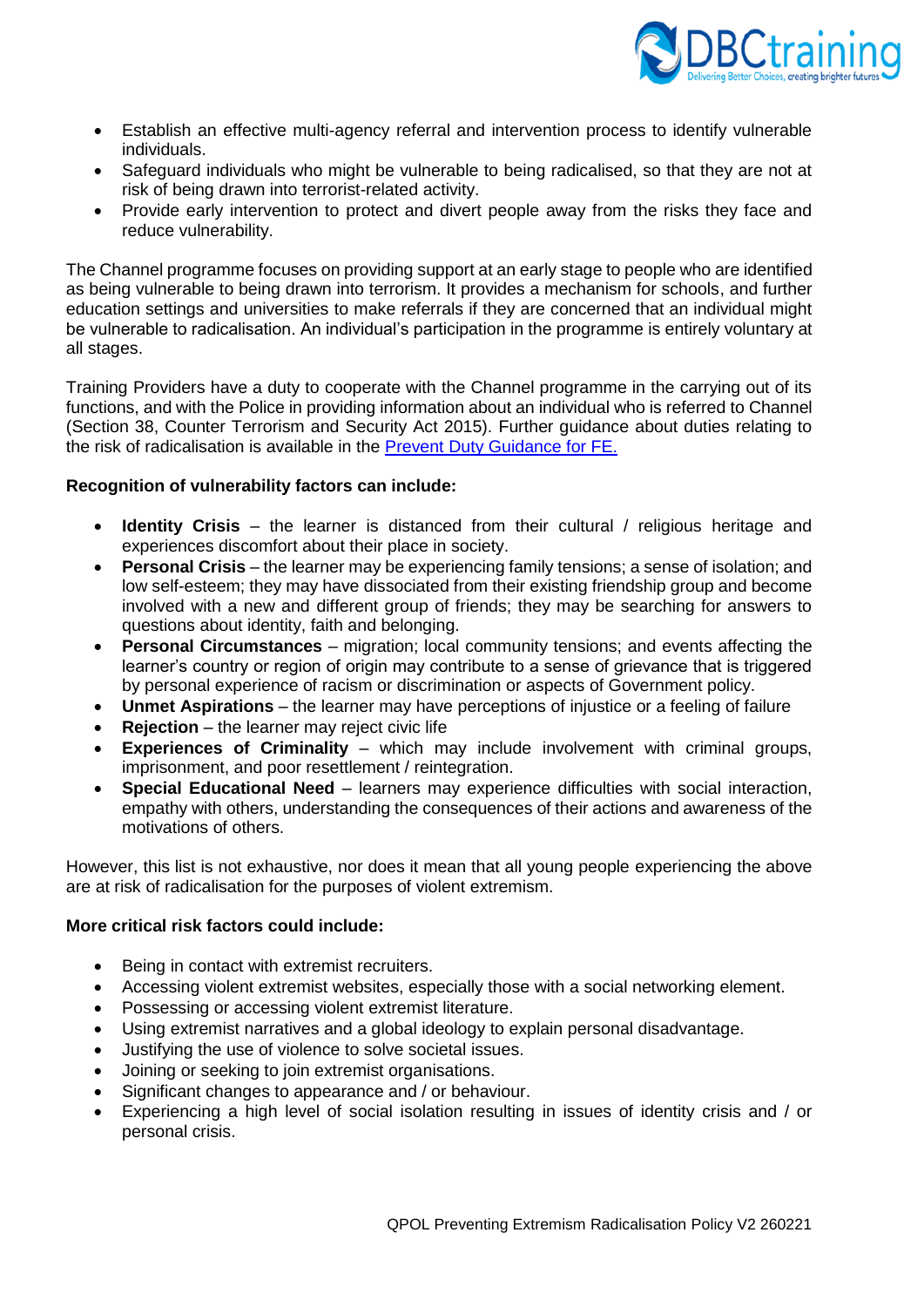

### **Procedures for Referrals**

Staff are encouraged to challenge attitudes, behaviours and interaction with others. We believe intervention is vital to protect people who are vulnerable. **Early intervention is vital** and staff must be aware of the established processes for front line professionals to refer concerns about individuals and/or groups. We must have the confidence to challenge, the confidence to intervene and ensure that we have strong safeguarding practices based on the most up-to-date guidance and best practice. Staff must report Prevent Referrals by completing a Safeguarding Incident form and reporting to the DSL via the [safeguarding@dbc-training.co.uk](mailto:safeguarding@dbc-training.co.uk) email or contacting the DSL directly via telephone or email.

The Senior Management Team (SMT) and the DSL will deal swiftly with any referrals made by staff or with concerns reported by staff or learners. The Managing Director (MD) and DSL will discuss the most appropriate course of action on a case-by-case basis and a referral to external agencies will made based to ensure relevant support is given to the individual.

#### **Leadership & Management**

In the absence of the DSL or the, staff can make referrals relating to extremism and radicalisation to any member of the SMT.

Staff will be fully briefed about what to do if they are concerned about the possibility of radicalisation relating to a learner, or if they need to discuss learners who they consider to be vulnerable to radicalisation or extremist views.

The SMT will work in conjunction with the MD, DSL and external agencies to decide the best course of action to address concerns which arise.

# **The Role of the Curriculum**

Our curriculum promotes respect, tolerance and diversity. Learners are encouraged to share their views and recognise that they are entitled to have their own different beliefs which should not be used to influence others, whilst British values are promoted to all.

Equality and diversity is embedded across the curriculum. It directs our planning for teaching and learning and underpins the ethos of the company. It is recognised that learners with low aspirations are more vulnerable to radicalisation and therefore we strive to equip our learners with confidence, self-belief, respect and tolerance.

Learners are taught how to stay safe when using the internet and are encouraged to recognise that people are not always who they say they are online. They are taught to seek adult help or guidance if they are concerned about anything they read or see on the internet.

# **Staff Training**

Through CPD opportunities in company, we will ensure that our staff are fully aware of:

- the threats, risks and vulnerabilities that are linked to radicalisation
- the process of radicalisation and how this might be identified early on
- how we can provide support as a company to ensure that our learners are resilient and able to resist involvement in radical or extreme activities

At start of employment all DBC staff complete DBCC mandated training by the Government Home Office in: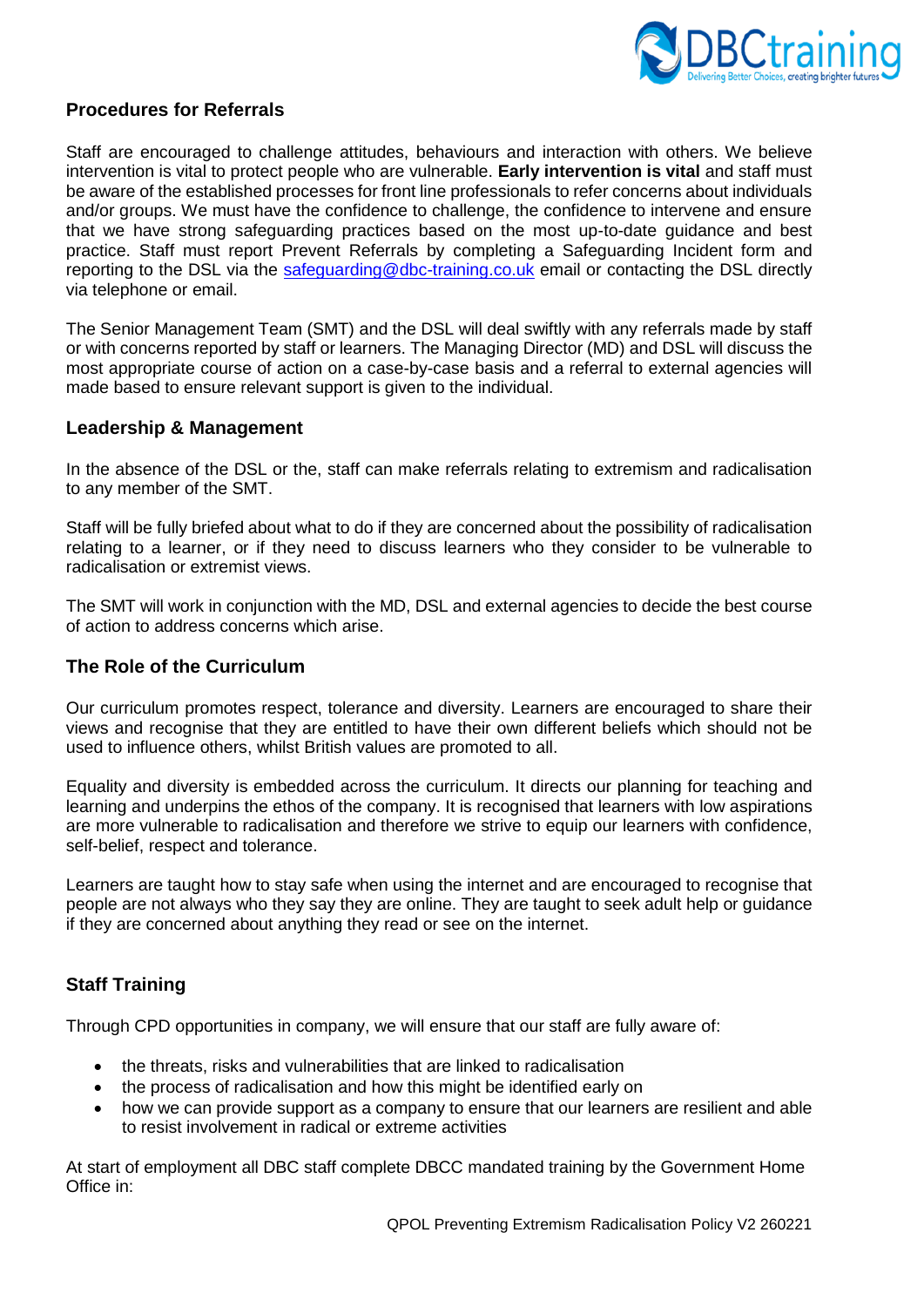

- Prevent
- Channel

All staff are required to refresh on a yearly basis and records/cert are held in staff files in a centralised function. All staff will have undertaken training to understand and follow The PREVENT Strategy HM Government national guidelines

### **Visitors and the use of Company Premises**

If any member of staff wishes to invite a visitor in the company to speak or present to learners, they must first seek, with plenty of lead time, the agreement from the DSL following the External Speakers Policy. Prior to consent being given details of the session are to be provided, along with any resources or presentations to be used by the speaker. The Designated Safeguarding Lead will assess any potential risk and base their decision on the level of risk. All visitors must provide identification and sign in the visitors' book. Learners are NEVER left unsupervised with external visitors.

If any agreement is made to allow non-company groups or organisations to use the premises, appropriate checks will be made before agreeing the contract. Usage will be monitored and in the event of any behaviour not in-keeping with the Tackling Extremism and Radicalisation Policy, the company will contact the police and terminate the contract.

### **Policy Review**

The Tackling Extremism and Radicalisation Policy will be reviewed annually as part of the overall Child Protection and Safeguarding policy review.

#### **Resources & Contacts**

#### **Derby & Chesterfield**

Sam Slack BIS Prevent Officer: 01332 643054 Prevent (Channel Training) Sgt John Booker 101

#### **Nottingham**

Prevent (Channel Training) contact Sam Slack BIS Prevent Officer 01332 643054

Other useful counter terrorism advice and information can be found on the following sites:

- [National Counter Terrorism Security Office Website](http://www.nactso.gov.uk/)
- **[MI5 Security Service Website](https://www.mi5.gov.uk/)**

# **Links to other policies**

The Preventing Extremism and Radicalisation Policy links to the following policies;

- Safeguarding Policy
- Equality & Diversity Policy
- DBC Staff Code of Conduct